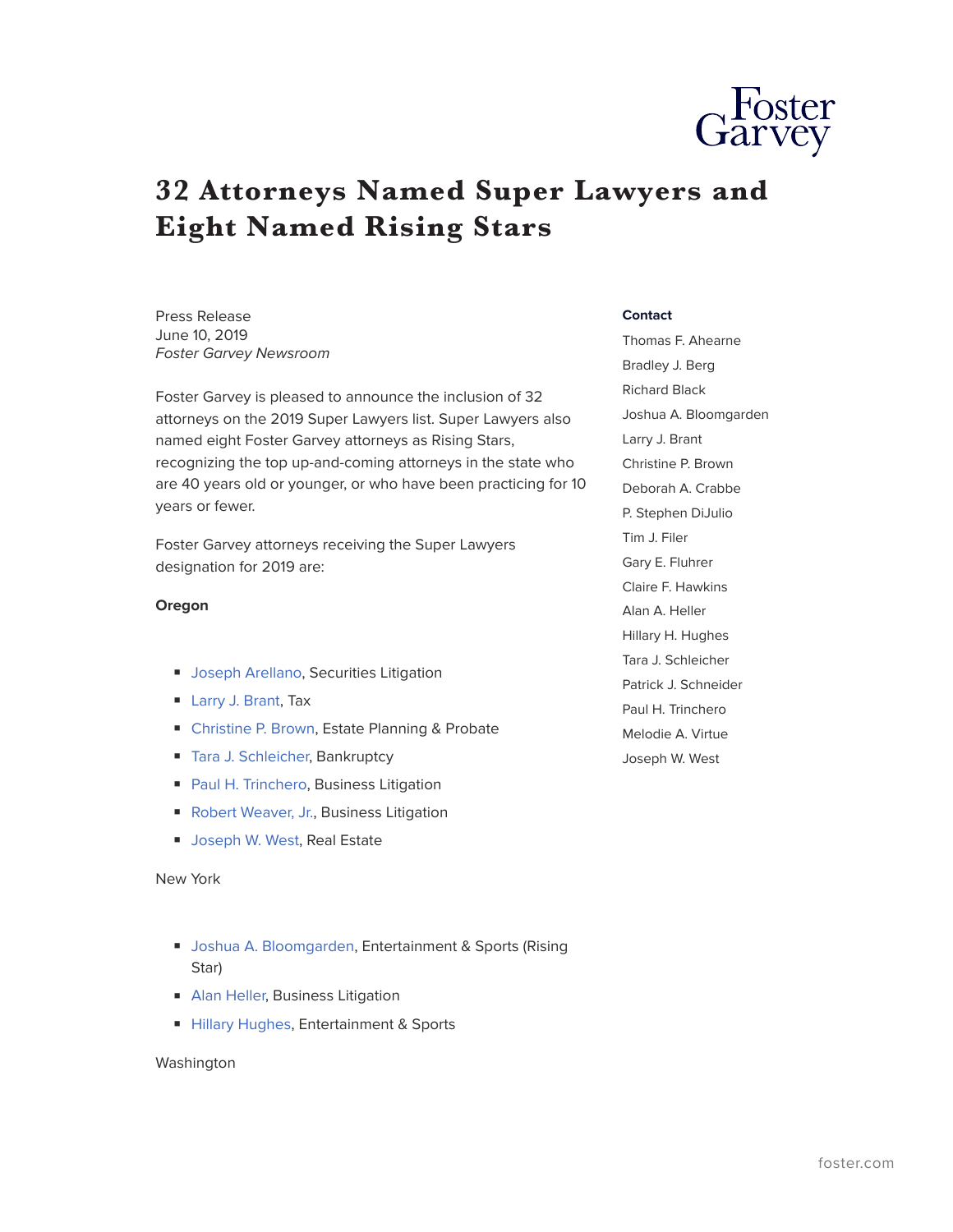

- [Thomas F. Ahearne,](https://www.foster.com/people-thomas-ahearne) Insurance Coverage
- [Bradley J. Berg](https://www.foster.com/people-bradley-berg), Health Care
- Seth Berntsen, Employment Litigation
- [Richard Black,](https://www.foster.com/people-richard-black) Intellectual Property
- [Steven W. Block](https://www.foster.com/people-steven-block), Transportation/Maritime
- Diana Breaux, Intellectual Property
- Teresa R. Byers, Estate Planning & Probate
- Robert G. Chadwell, Litigation & Dispute Resolution
- [Adam J. Chambers,](https://www.foster.com/people-adam-chambers) Construction Litigation (Rising Star)
- [Deborah A. Crabbe,](https://www.foster.com/people-deborah-crabbe) Creditor Debtor Rights: Business
- Michelle DeLappe, Tax (Rising Star)
- [P. Stephen DiJulio,](https://www.foster.com/people-stephen-dijulio) Government
- Alicia M. Feichtmeir, Employment & Labor (Rising Star)
- [Tim J. Filer,](https://www.foster.com/people-tim-filer) Class Action
- Laurence B. Finegold, White Collar Crimes
- [Gary E. Fluhrer,](https://www.foster.com/people-gary-fluhrer) Real Estate
- [Claire Hawkins](https://www.foster.com/people-claire-hawkins), Intellectual Property
- Bradley W. Hoff, Insurance Coverage
- [Lauren J. King,](https://www.foster.com/people-lauren-king) General Litigation (Rising Star)
- [Ken Lederman,](https://www.foster.com/people-ken-lederman) Environmental Litigation
- Yufei Li, Estate Planning & Probate (Rising Star)
- Stacy W. Marchesano, Real Estate (Rising Star)
- Jeffrey C. Nave, Bonds/Government Finance
- Bruce A. Robertson, Securities & Corporate Finance
- [Donald B. Scaramastra](https://www.foster.com/people-donald-scaramastra), Business Litigation
- [Patrick J. Schneider,](https://www.foster.com/people-patrick-schneider) Land Use/Zoning
- Victoria M. Slade, Employment Litigation (Rising Star)
- Akane R. Suzuki, Estate Planning & Probate

Washington, D.C.

■ John Crigler, Communications